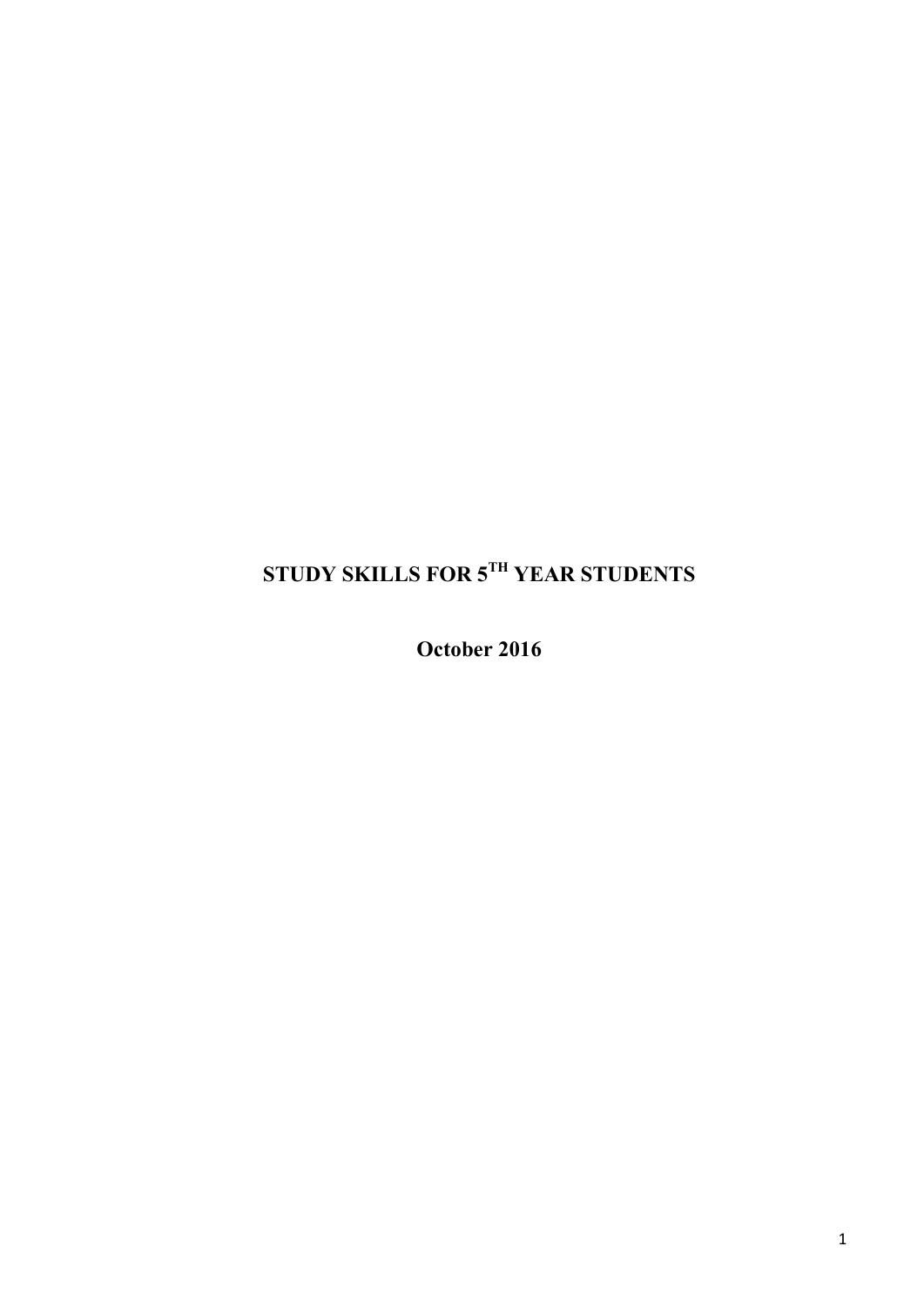### Dear Student

This module about how to study is designed to help you achieve the best results you can in your Leaving Certificate. You have just started your two year programme leading to Leaving Certificate and this is the perfect time to really learn how to study, how to read effectively, how to get a better focus and ultimately a better result.

These notes will help you to break bad study habits and to put good study habits in place. If you engage with this you will get started well, on time and avoid the panic, bad feeling and parent/teacher nagging that can happen if you get a bad start and fall behind in study.

Past leaving certificate students from CUS would say that the most important thing to do is to start TODAY – and do that by following the daily study times (class study, revision, and homework). If you feel that you are falling behind or not coping, re-read these notes and you will find a way through. If you have further problems, please come up to the Guidance Counsellor for an appointment – do not leave it too late if you need to discuss subjects, levels, etc.

So learn to concentrate and see yourself as a senior student who has a great opportunity to do well. Study, rest and play to keep healthy and balanced.

Create the scene in your mind of the day your leaving certificate results come out – remember that you are in charge of that outcome.

You will receive all the help, advice and support from the whole CUS staff especially from your teachers, so go for it now!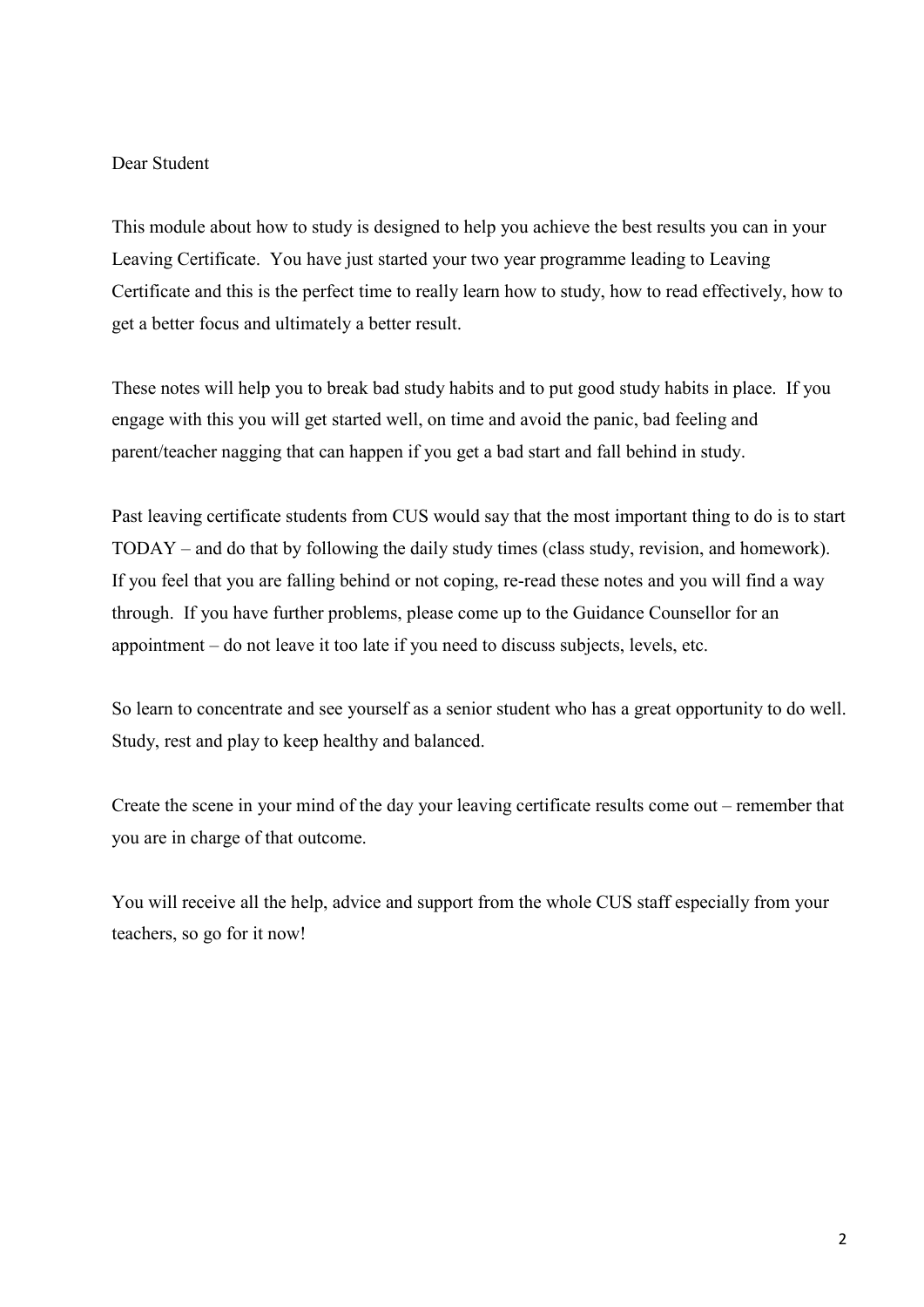### **Practical Tips on how to cope with the Leaving Certificate**

- 1. **Get Organised.** Have a lever-arch A4 folder for each subject. Sub-divide these folders into the various topics/sections you'll cover. These folders are essential for organising your notes. It will make revision much easier.
- 2. **Establish a routine.** Keep to that routine from the beginning of  $5<sup>th</sup>$  year. While your study timetable can be adjusted to suit your needs, keep up with the amount of time you've set aside for study.
- 3. **Take Notes.** Reduce large volumes of information into manageable and easily accessible notes. You should start this immediately. This forms the basis of much of your study.
- 4. **Constantly review material covered**. There's a saying that 'practice makes perfect'. It's probably more accurate to say **'repetition makes perfect'**. You should build into your routine regular **review sessions**. Fifteen minutes is all it should take to review a specific topic.
- 5. **Homework.** While it's the bane of most students' lives, homework is a major support in preparing for your exams. It's all about your attitude towards it**. Approach each**

**homework task as if you were submitting an exam**. It might not be perfect, but that's not the issue. You build on what you have achieved. When you get the work back, take note of where you've made mistakes, correct them and file the work in the appropriate subject folder.

6. **Pastimes and Hobbies.** You need some way to relax while tackling the Leaving Cert. Whether it's sport, music, reading – build recreation time into your routine.

*Remember, the Leaving Certificate programme is a two year marathon. Pace yourself. Stay up to date with tasks. Be Positive.*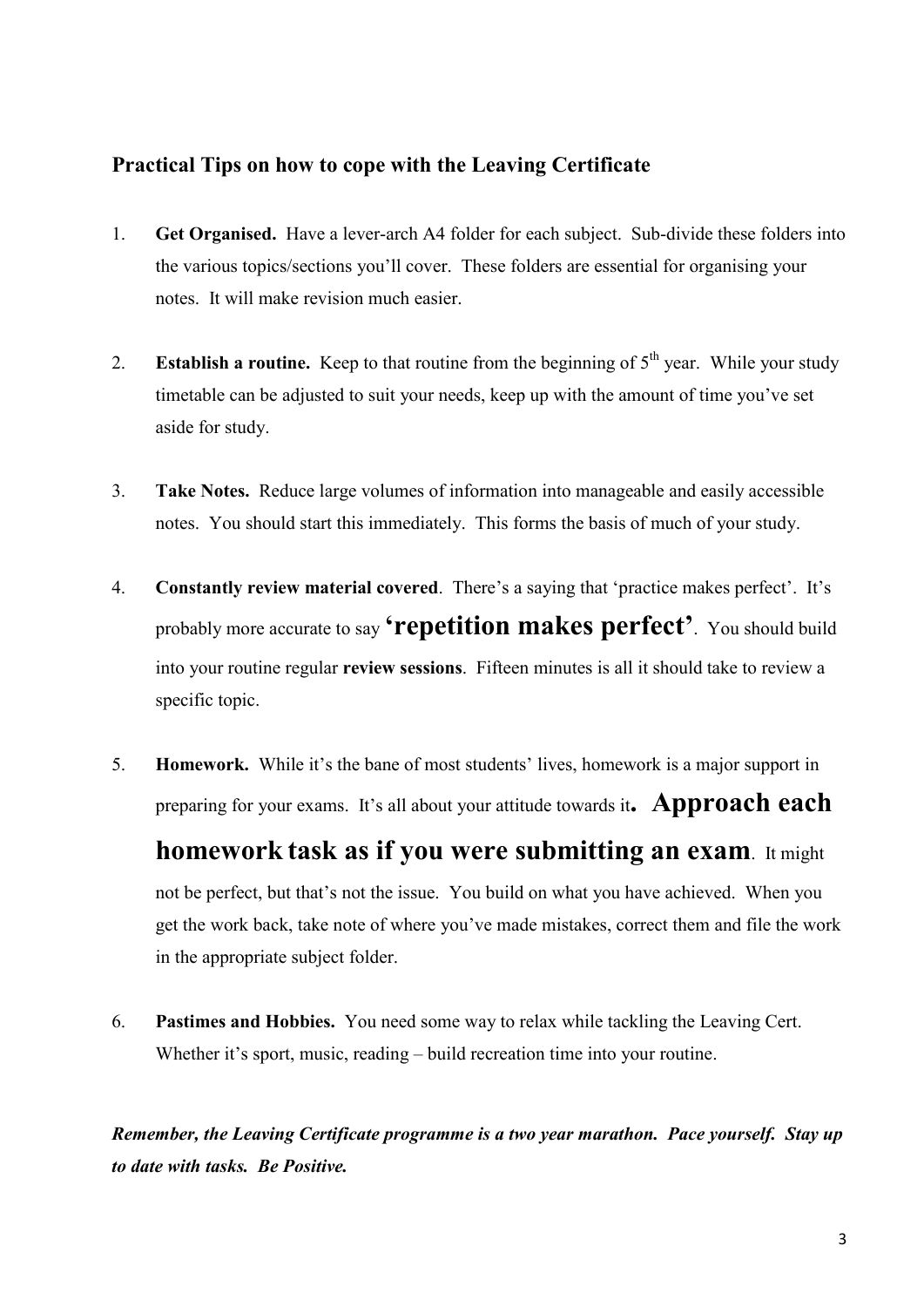## **THE NO BRAINERS**

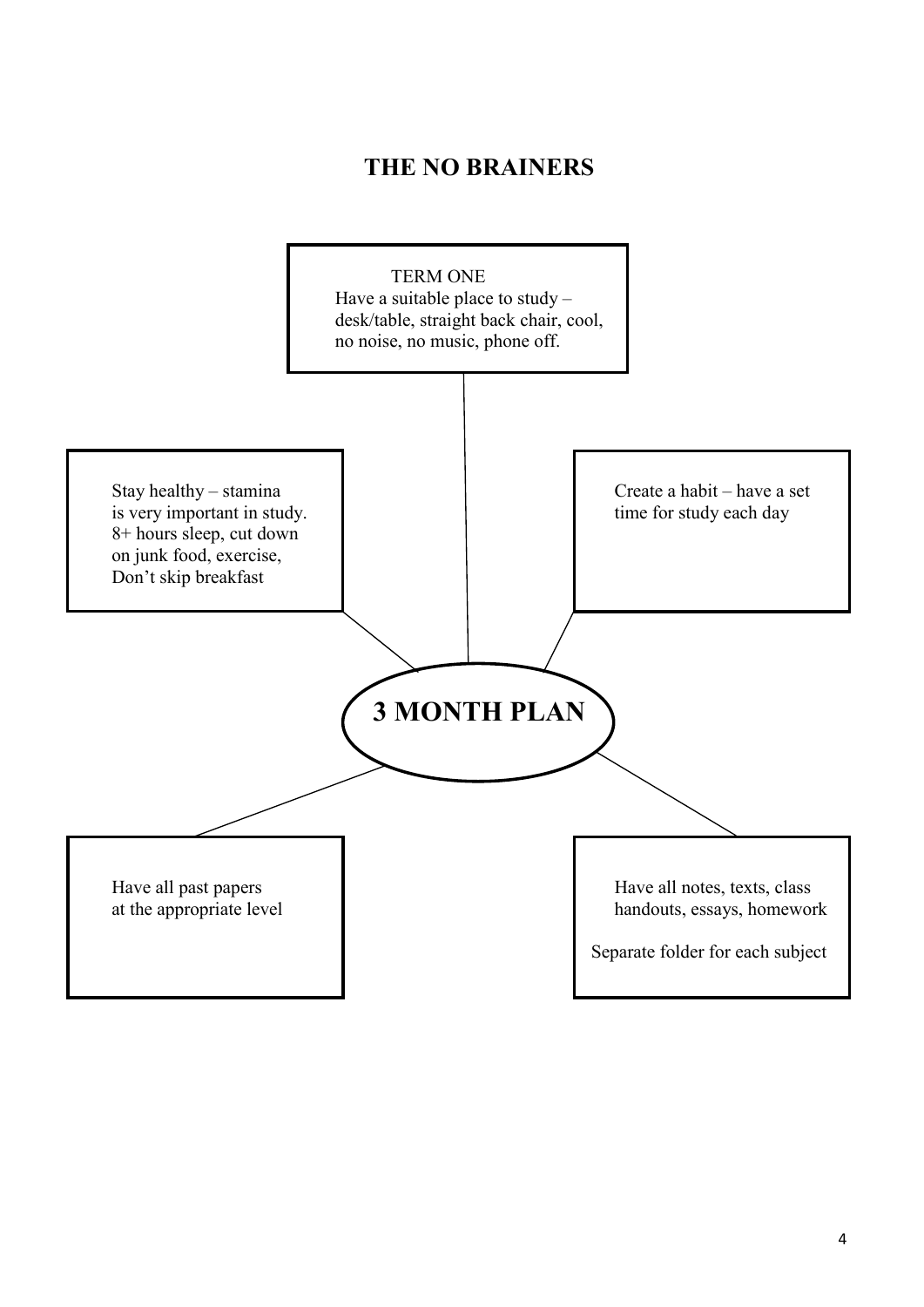## EFFECTIVE BUILDING BLOCKS OF A GOOD STUDY METHOD:



5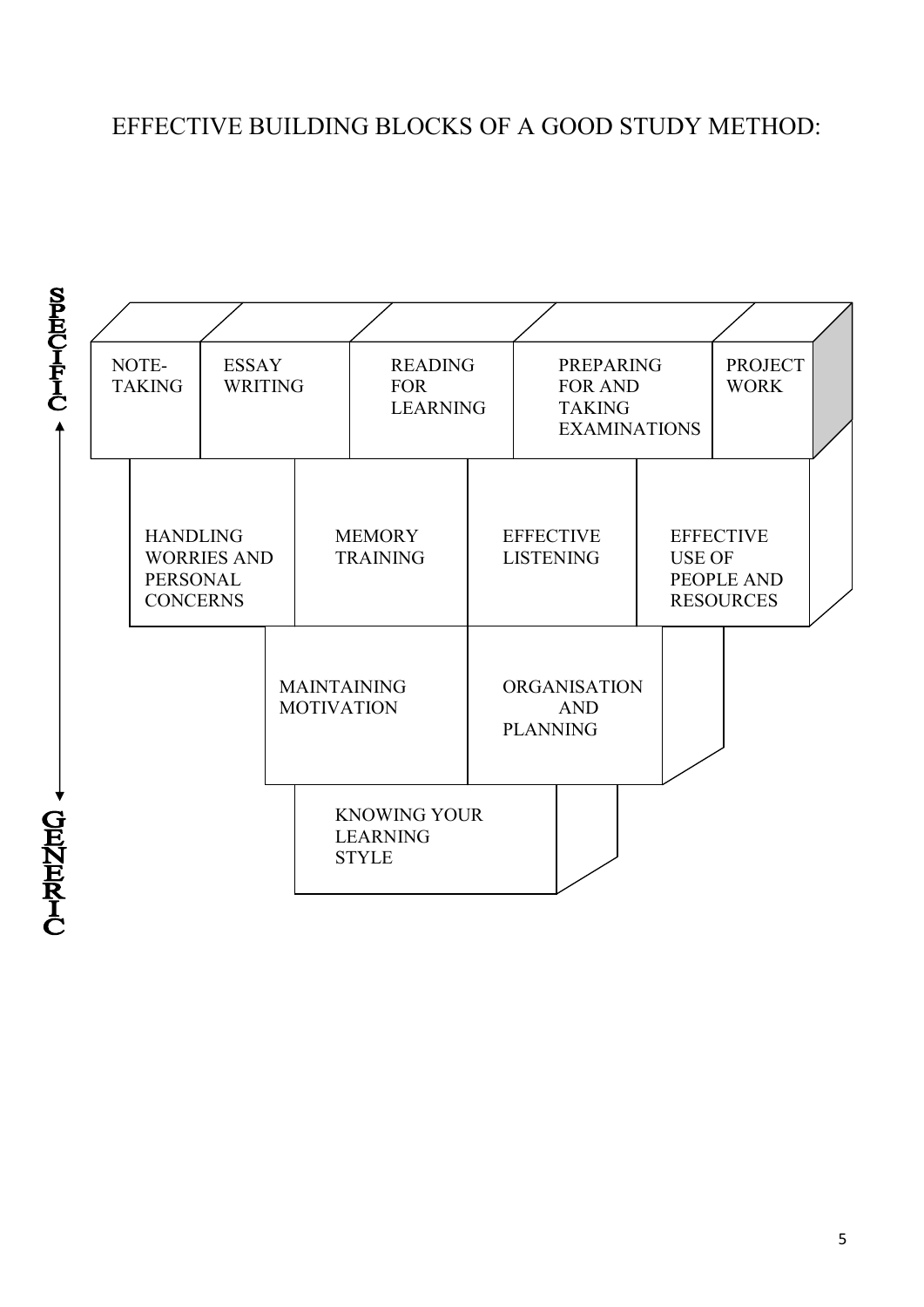# **STUDY TIME**

# **3 STEPS TO GOOD DAILY LEARNING**

| 1. Class study                           | 6 hours per day      |
|------------------------------------------|----------------------|
| 2. <b>Daily Review</b> – within 12 hours |                      |
| 8-10 minutes per class of the day        | 1 hour approximately |
|                                          |                      |

3. **Good Written Homework** 2 hours approximately

# *Active, effective listening is a habit, as well as the foundation of effective communication.*

Form a tunnel between you and your teacher.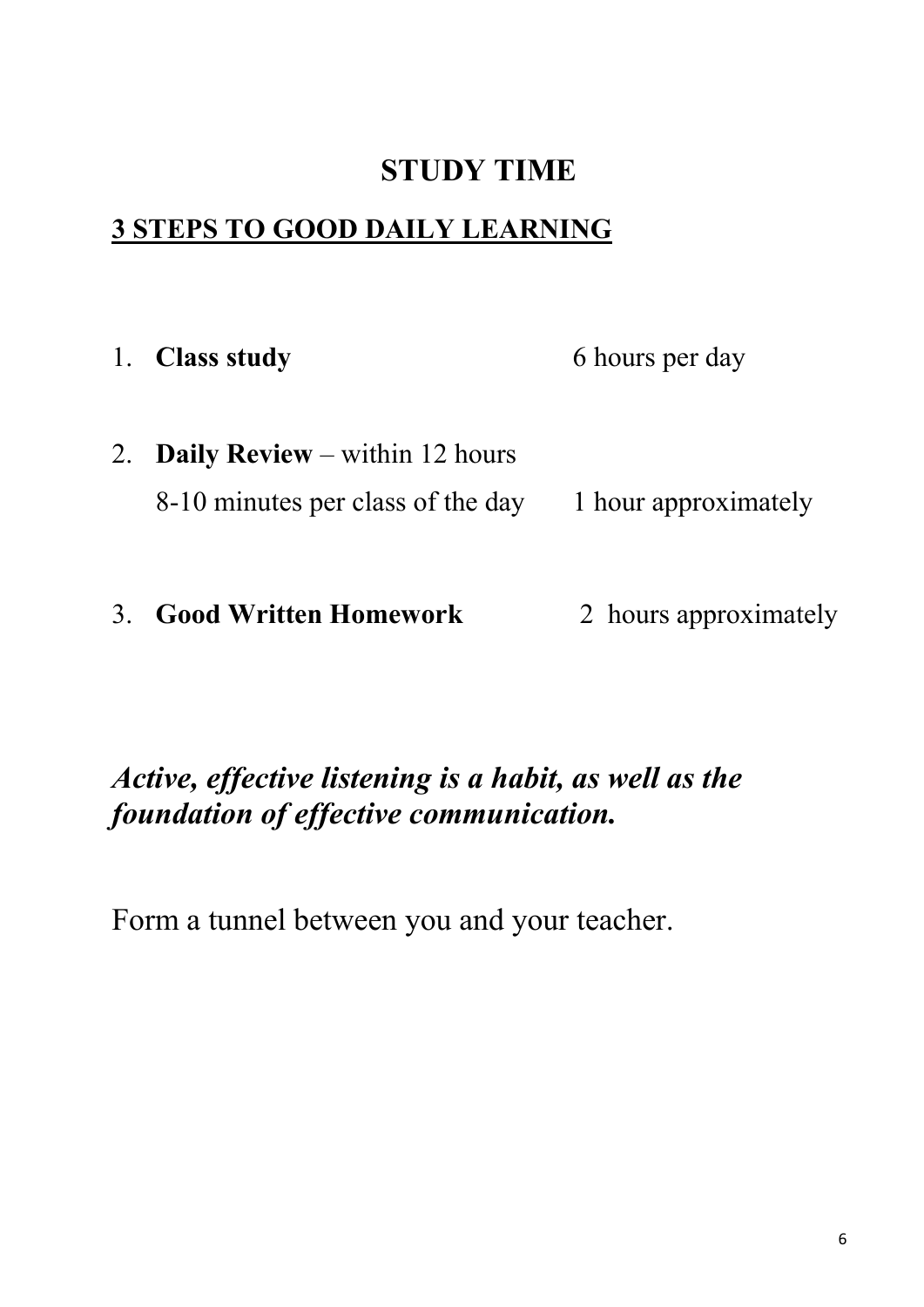# **GET THE BASICS RIGHT**



Please notice that the foundation of study skills consists of **three blocks** supporting the specific actions of study.

These three are the most important parts of your study plan.

# *Know your Learning Style* and *Motivation* support the twin pillars of *Organisation* and *Planning*.

Attention to these three will make it possible for you to do good study which should lead to exam success. (Action: do learning style questionnaire)

These are the most important questions for you to answer for yourself:

- 1. Do I know why I am studying?
- 2. Do I want to get the best possible points?
- 3. Is there a particular course/college I want to get into?
- 4. Do I just want to pass my Leaving Certificate?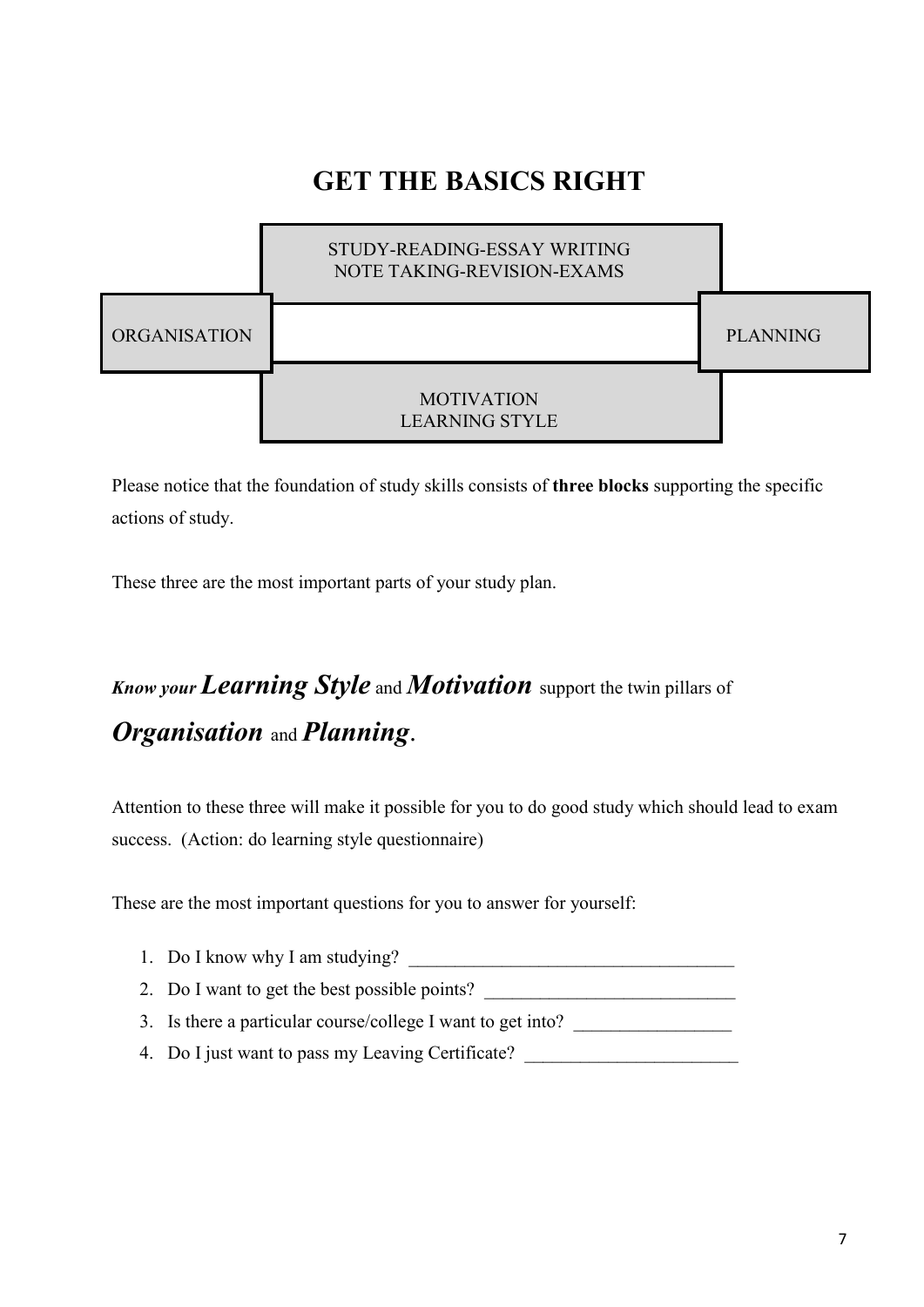# **MOTIVATION**

## **Whatever you decide now may be your motivator for the next two years.**

**NOTE**: Even negative motivation may work for you, e.g.

- I want to do as well/better than my friend/s
- I'm getting money/holiday etc if I get X points
- I'll be 'killed' if I don't pass.
- I'm smart and for the first time I will show them.
- I will prove my teachers wrong!

## **ORGANISATION AND PLANNING**

- Get Started don't set a future date, start today, achieve something today. Start with something you find difficult, something you don't like and the achievement will encourage you and increase your confidence.
- Have a positive attitude to class, study and revision. Keep reminding yourself of the benefits you will get when you achieve your goal. Give yourself a treat AFTER completing a study task.
- If overwhelmed, always seek help with your planning from a teacher or parent.
- Have a routine for study, set realistic goals and stick to them.
- Have a study plan, a timetable for study and revision.
- Definitions, rules, formulae must be over-learned.
- Keep a balance with work, rest and play, but do all three.
- Plan all answers before writing them.
- Understand and apply the SQ3R technique.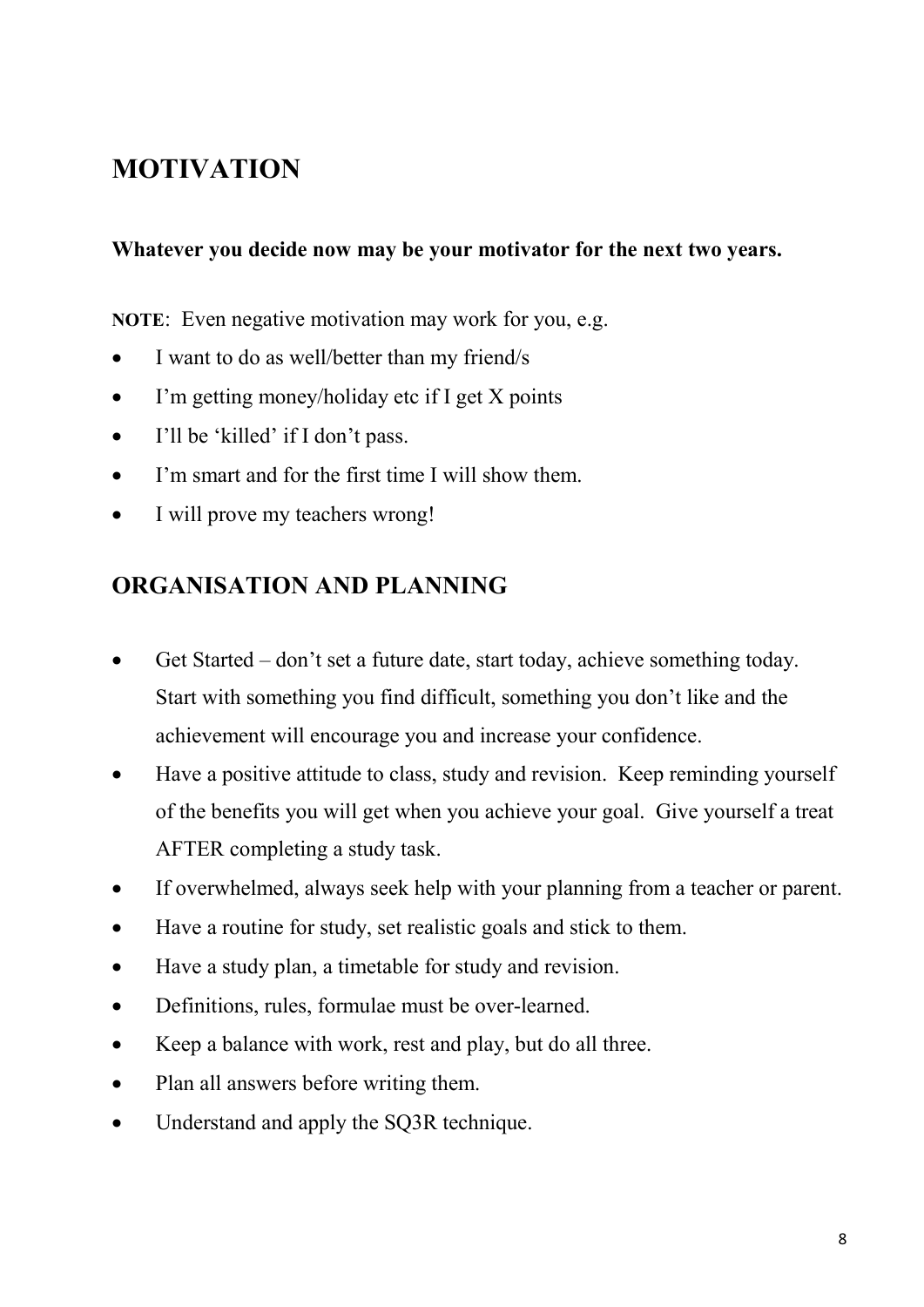## **The SQ3R method:**

- **Survey:** The whole book/topic to get a general view of the material.
- **Question:** Have a series of questions you can ask about the chapter/book using who? what? when? where? why? and how?
- **Read:** Read once quickly to get the main ideas, read again once or twice to formulate your questions and to make notes, diagrams or underline key points.
- **Recall:** Try to answer your questions without looking at the book. This helps concentration (we forget at least half of what we read in two hours unless we attempt to recall it).
- **Review:** Check your book or notes to see that your answers (recalled) are right. Go over things that you could not answer or were incorrect.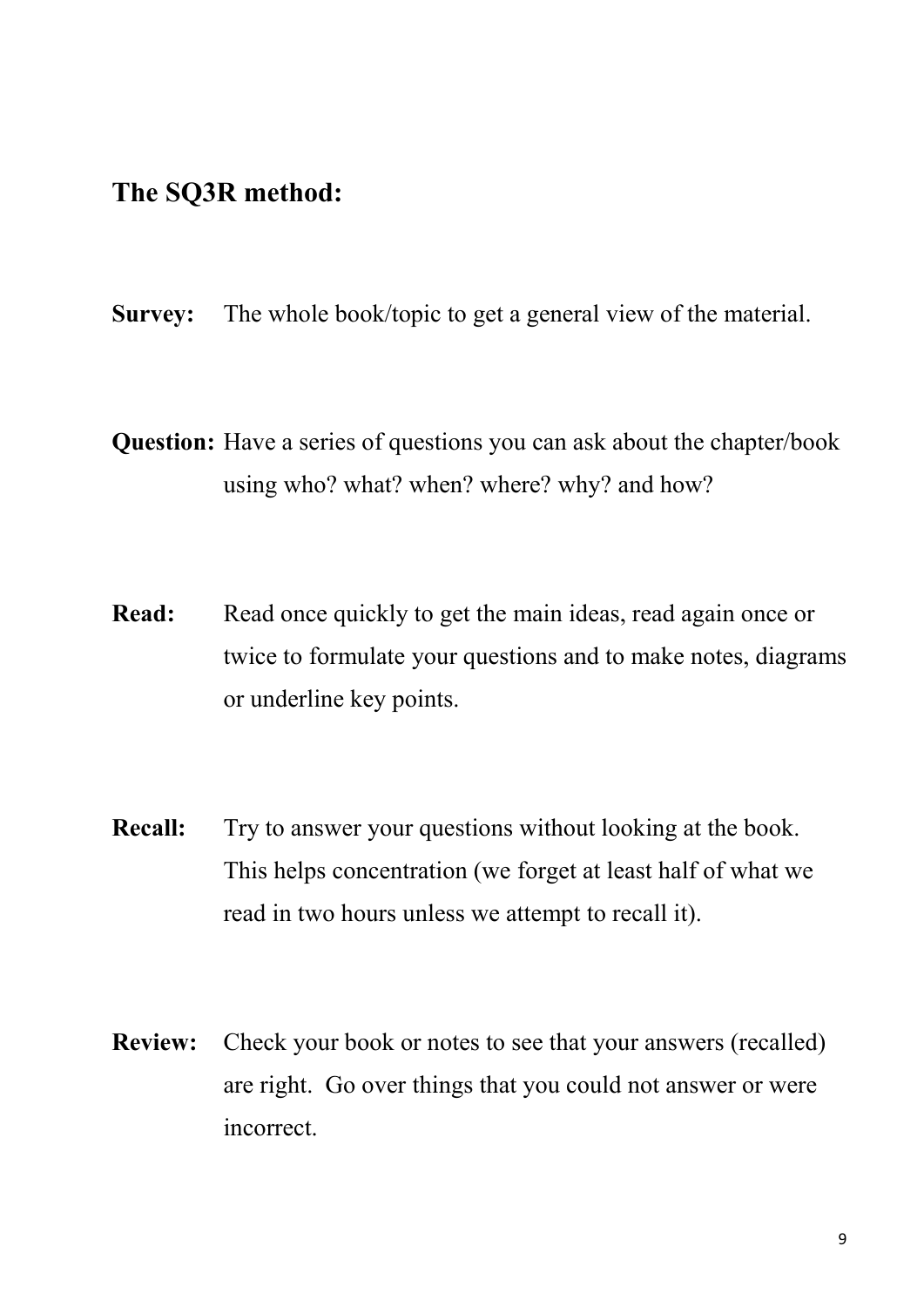# **KNOW YOUR LEARNING STYLE QUESTIONNAIRE**

- 1. What is my best time for study morning, evening, late evenings, weekends?
- 2. What is my best place / surroundings for study desk, chair, couch, bed?
- 3. Am I am able to concentrate for long periods one hour, or do I prefer shorter 20 minute sessions?
- 4. Do I like frequent breaks in my study time?
- 5. Do I know why I am studying?
- 6. What is in it for me?
- 7. Do I really want this?
- 8. Do I learning by reading or do I prefer to write notes/essays?
- 9. Can I work well alone and keep motivated?
- 10. Do I prefer to enlist support from friends/family in order to stay motivated?
- 11. Do I ask teachers for help?
- 12. Am I a good listener in class?
- 13. Does my mind and concentration wander in class?
- 14. Have I a clear overview of the course content of each of my subjects?
- 15. Do I put pressure before pain or do I study first and build in rewards/treats later?

*Now, write out here what you feel your own learning style is:*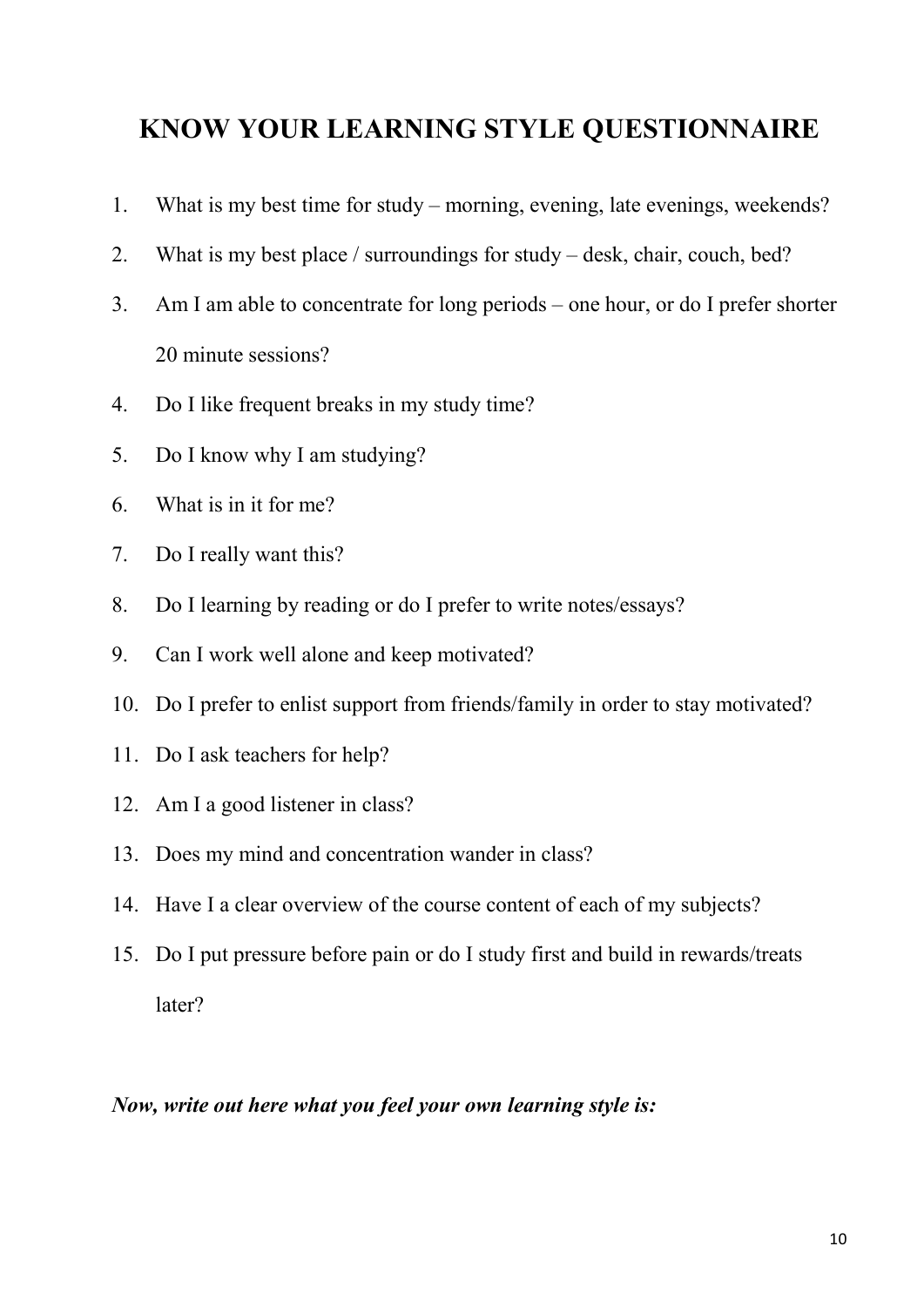

**7. Read and Check** 

**WRITING** 

 - Check against the Aim -Check spelling, punctuation and grammar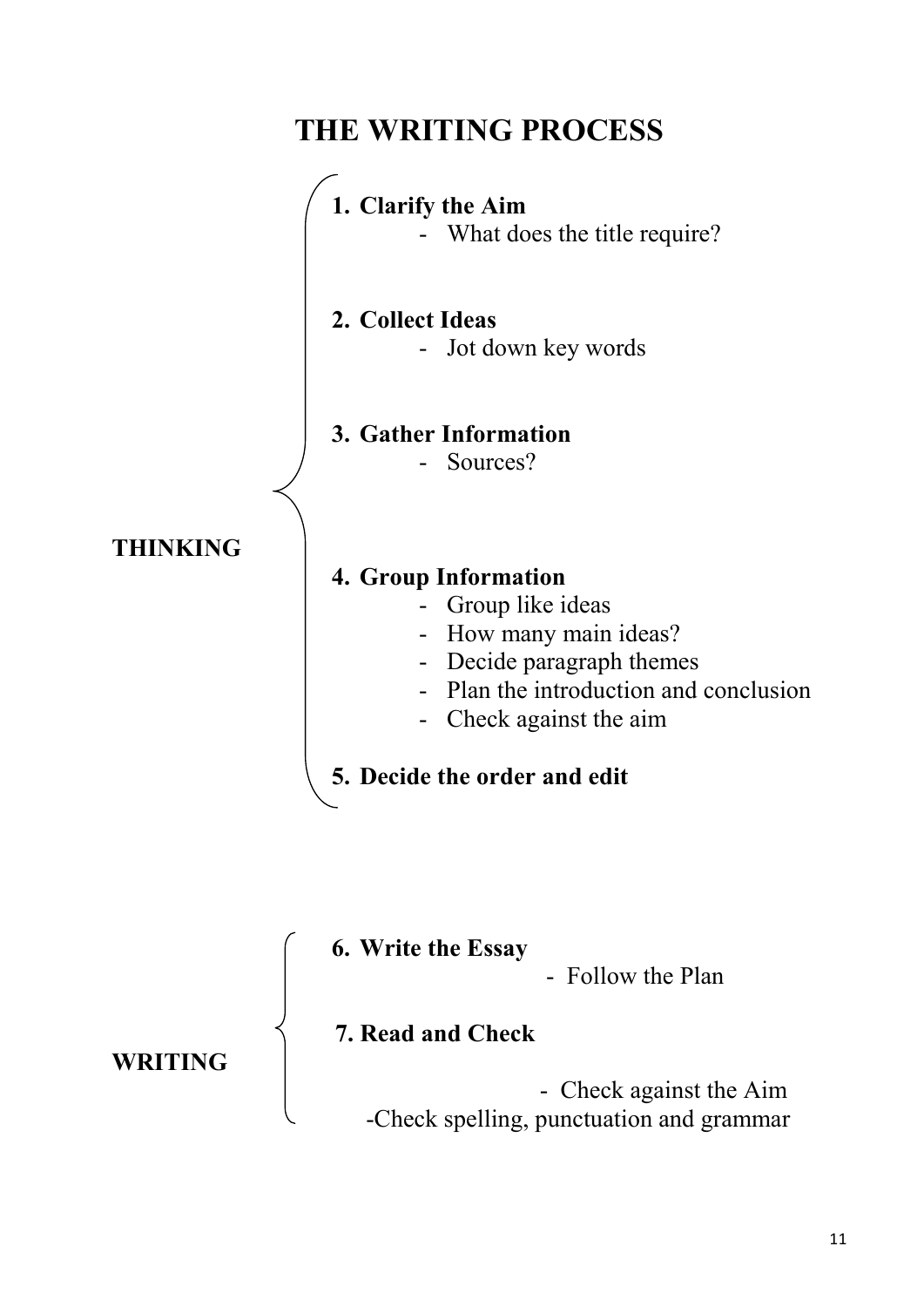# **HOW TO LISTEN EFFECTIVELY**

- After class, review your notes and **think** about what was covered in class.
- Some people like to **rewrite** their notes.
- Some people like to **underline** or **highlight** important ideas and vocabulary.
- If you have a choice, try to sit near the front of the class  $-$  you can usually listen better if you are in the front.

## **More details on listening skills:**

- Good listening means you are paying attention.
- Try to hear what is said, not what you want to hear.
- Think 'around' the topic and 'between the lines'.
- Relate it to what you already know.
- What is the main point?
- What is likely to be on the test?
- Listen carefully to what your teacher says about an assignment and write it down in your assignment notebook right away.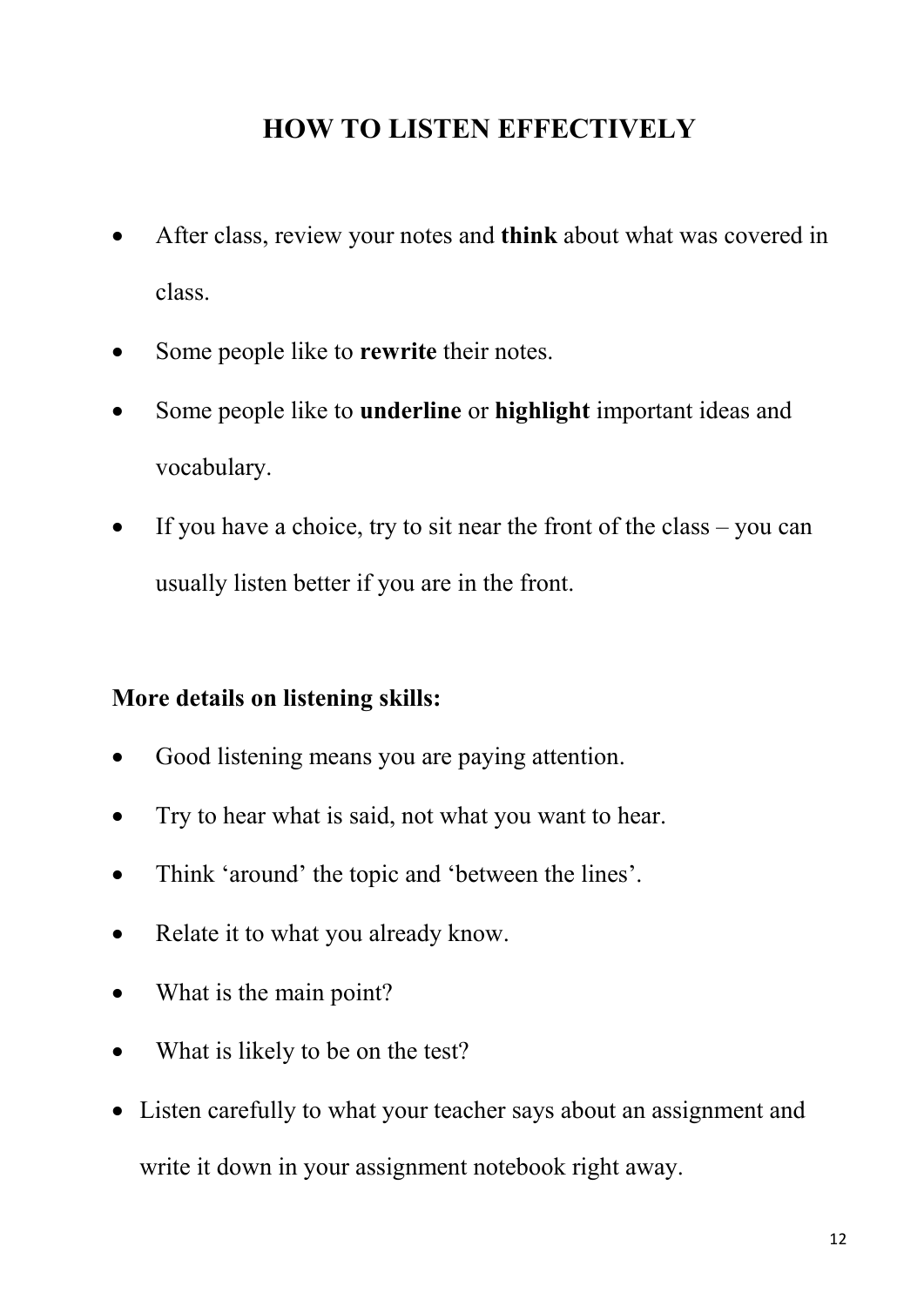## **METHOD WORDS – EXAM QUESTIONS**

Here are some 'Method' words that continually appear in examinations questions. Which of the alternatives 'a' to 'e' is correct?

### **1. COMPARE 6. STATE**

- 
- 
- 
- 
- e. Look for similarities and differences e. Give detailed account of …

- 
- 
- 
- d. Give a detailed or graphic account of ... d. Make an appraisal of ...
- 

- 
- b. Saying in your own words b.
- 
- 
- d. Say why you think d. Say why you think ...<br>
e. Show adequate reasons for conclusions e. Make an appraisal of ... e. Show adequate reasons for conclusions e.

- a. Follow the development of ... **a.** Trace history of ...
- 
- 
- 
- 

### **5. CONTRACT 10. EXPLAIN**

- a. Give a graphic account ... a. Say where it originates
- 
- c. Give your own judgement c. Examine by argument d. Treat on aspect only d. Interpret or account for
- 
- e. Set in opposition to bring out differences e. Trace history of …

### **NOTES:**

- a. Give a graphic account. **a.** Define meaning of ...
- b. Look for similarities b. Give your views on ...
- c. Investigate c. Present in brief clear form
- d. Look for difference d. Examine by argument.
	-

### **2. DESCRIBE 7. ILLUSTRATE**

- a. Make an appraisal of ...  $\qquad \qquad$  a. Give a concise account of ...
	-
- b. Examine by argument b. Give a detailed account of ...<br>
c. Make a diagram of ... c. Make clear diagrams or exam c. Make a diagram of … c. Make clear diagrams or examples
	-
- e. Give reasons for e. Give your reasons for ...

### **3. JUSTIFY 8. DEFINE**

- a. Give personal reasons for … <br>
b. Say in your own words ...<br>
b. Trace history of ...
	-
- c. Investigate c. Set out the precise meaning of …
	-
	-

### **4. TRACE 9. OUTLINE**

- 
- b. Write essay on b. Give a detailed or graphic account of
- c. Say where it originates c. Give main features only
- d. Give detailed account of ... **d.** Tell in your own words
- e. Give reasons why e. Make an appraisal of …

\_\_\_\_\_\_\_\_\_\_\_\_\_\_\_\_\_\_\_\_\_\_\_\_\_\_\_\_\_\_\_\_\_\_\_\_\_\_\_\_\_\_\_\_\_\_\_\_\_\_\_\_\_\_\_\_\_\_\_\_\_\_\_\_\_\_\_\_\_\_\_\_\_\_\_\_\_\_ \_\_\_\_\_\_\_\_\_\_\_\_\_\_\_\_\_\_\_\_\_\_\_\_\_\_\_\_\_\_\_\_\_\_\_\_\_\_\_\_\_\_\_\_\_\_\_\_\_\_\_\_\_\_\_\_\_\_\_\_\_\_\_\_\_\_\_\_\_\_\_\_\_\_\_\_\_\_ \_\_\_\_\_\_\_\_\_\_\_\_\_\_\_\_\_\_\_\_\_\_\_\_\_\_\_\_\_\_\_\_\_\_\_\_\_\_\_\_\_\_\_\_\_\_\_\_\_\_\_\_\_\_\_\_\_\_\_\_\_\_\_\_\_\_\_\_\_\_\_\_\_\_\_\_\_\_

- 
- b. Compare b. Give your reasons for ...
	-
- d. Treat on aspect only d. Interpret or account for ...
	-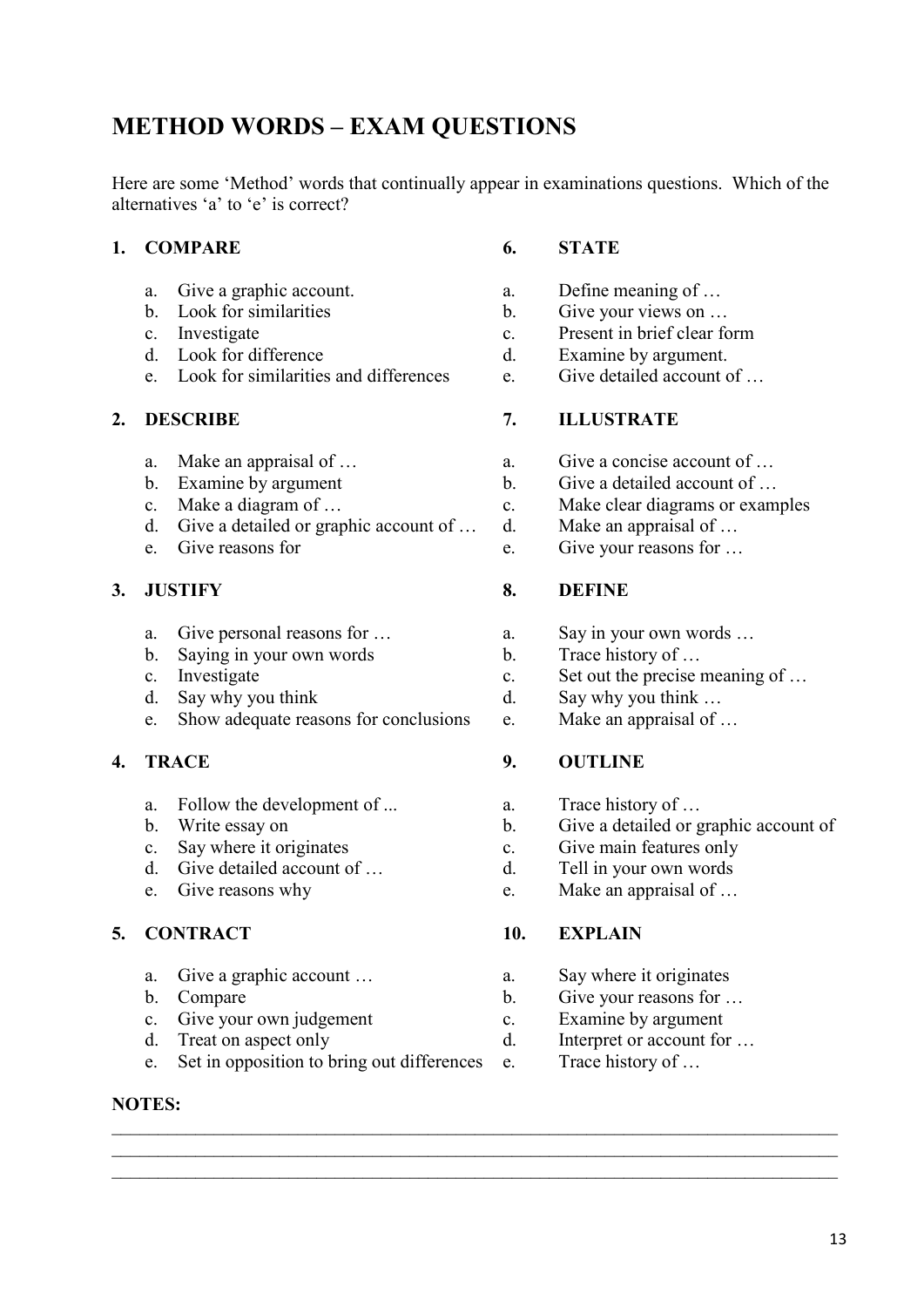## *Use these tools to refine your study habits*

## **MEMORY PRINCIPLES**

Below is a list of memory or learning principles with a brief definition of each.

### **Making an Effort to Remember**

- **Interest** the brain prioritizes by meaning, value and relevance. To have meaning, you must understand what you are learning. In order to remember something thoroughly, you must be interested in it and think that it has value and relevance in your life.
- **Intent to remember** your attitude has must to do with whether you remember something or not. A key factor to remembering is having a positive attitude that you get in right the first time. Attention is not the same as learning, but little learning takes place without attention.
- **Basic Background** your understanding of new materials depends on what you already know that you can connect it to. The more you increase your basis knowledge, the easier it is to build new knowledge on this background.

### **Controlling the Amount and Form**

- **Selectivity** you must determine what is most important and select those parts to begin the process of studying and learning.
- **Meaningful Organisation** you can learn and remember better if you can group ideas into some sort of meaningful categories or groups.

### **Strengthening Neural Connections**

- **Recitation -** Saying ideas aloud in your own words strengthens synaptic connections and gives you immediate feedback. The more feedback you get, the faster and more accurate your learning.
- **Visualisation** the brain's quickest and probably the longest-lasting response is to images. By making a mental picture, you use an entirely different part of the brain than you did by reading or listening.
- **Association** memory is increased when facts to be learned are consciously associated with something familiar to you. Memory is essentially formed by making neural connection. Begin by asking 'what is this like that I already know and understand?'
- **Consolidation Allowing Time to Solidify Pathways** Your brain must have time for new information to establish and solidify a neuronal pathway. When you make a list or review your notes right after class, you are using the principle of consolidation.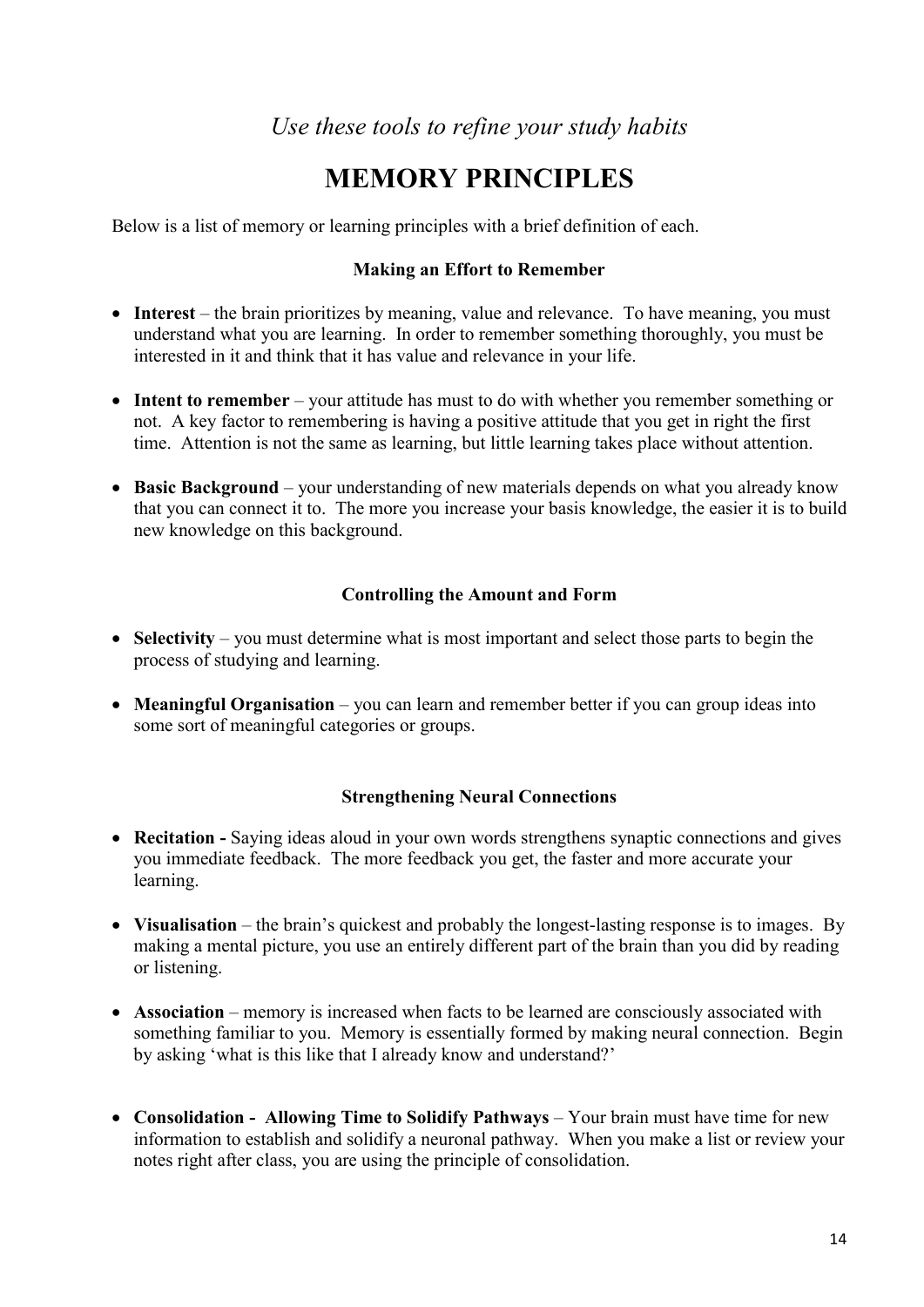## **IDEA MAPPING**

**Idea Mapping** is the use of a diagram that is drawn to represent facts, words or other ideas linked to a central concept, around which they are arranged in a circular pattern. It is not only simple to understand, but also extremely effective for use in your studies. In an Idea Map, information on a topic or subject is represented visually on the page; this helps you to retain more of the information and it is more interesting for you to study as well. Furthermore, each concept is placed in the right location (regardless of the order in which it is thought of).

Studies have shown that students who study while using idea maps and other graphical representations of information recall more information than those who study only the teacher's notes or their own written summaries of material.

But what can we use idea maps for? This method of arranging and presenting information is very useful for studying and preparing the general structure of essays and answers before answering. It presents, visually, the theme of disorder in *Macbeth.* Studying this map can help you to simplify something as complex as a Shakespearean play, and is a great additional study tool to your teacher's typed notes.

It can also be used with great success in the following areas: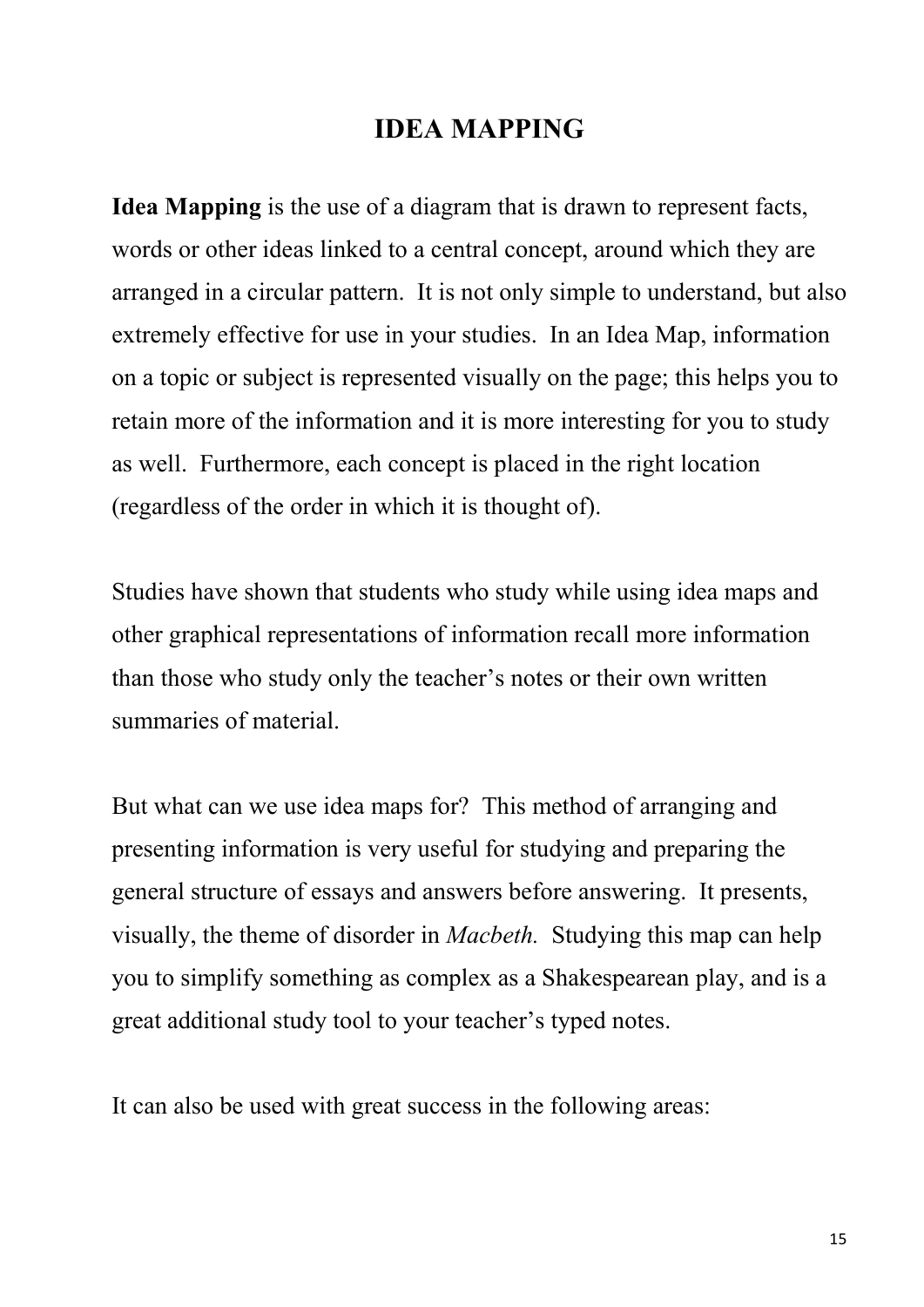- Note taking
- Brainstorming either individually or in groups
- Studying and memorisation
- Researching projects
- Problem-solving
- Increasing creativity

# **How to Draw an Idea Map**

Drawing an idea map is as easy as following these six simple steps:

- 1. Begin at the centre of an A4 page in landscape orientation. Write down your central concept on the page and circle it, box it in or mark it in some way.
- 2 Surrounding this central concept, write down any main ideas which relate to it. These can then be attached to the centre using branches. Any of these ideas can then be expanded out using sub-branches.
- 3 It is a good idea to colour code your branches, i.e. one colour for the central concept, a different colour for the surrounding ideas, and so on.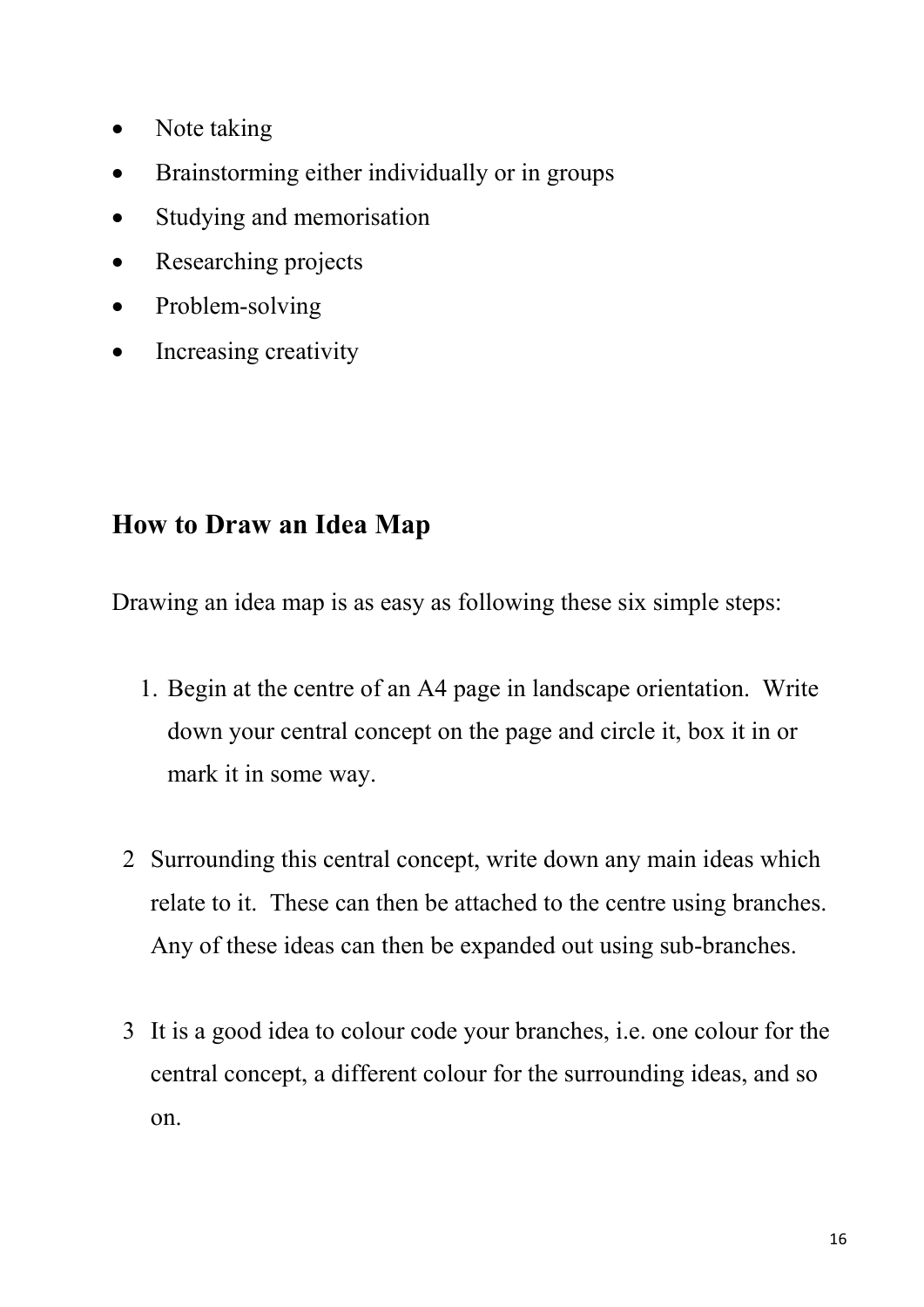- 4 The branches should not be uniform and straight, but rather curved and overlap each other. This presents the information in a natural and intuitive way, which makes it easier for you to recall later.
- 5 Feel free to use small notes and images at various points to clarify points of information.
- 6 Try to refrain from too many layers of branches and sub-branches. The goal of idea mapping is to simplify the information delivery process rather than to complicate it.

Try to use as many different colours, drawings and symbols as possible when creating your idea map. You don't have to worry about creating a work of art, just a memorable representation of the topic which you will remember easily come examination time.

Also, keep the sentences and idea labels as short as possible. If you can, try keeping them to one phrase or even a single word. Your idea map will be more effective if you keep it that way. Finally, try not extend your diagram too far, as this can get complicated and lead to confusion. It is preferable, instead, to take an existing idea from your diagram and use this as the central concept of a new Idea Map layout.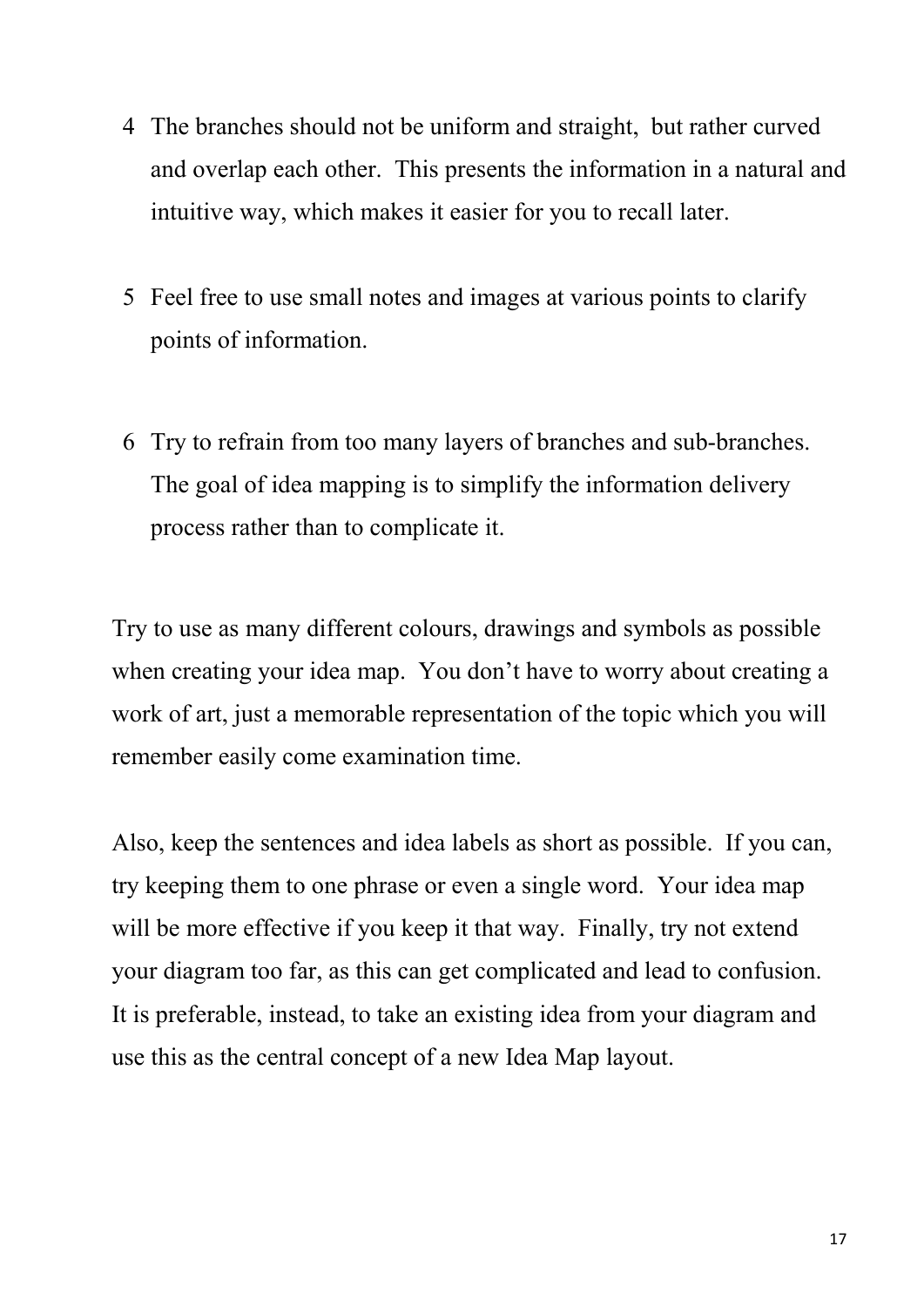So, why not try to create your own idea map. Follow the few guidelines and don't worry about doing it 'correctly' – all that matters is that you engage your brain a little more while making notes and make it a little more enjoyable for yourself to be studying.